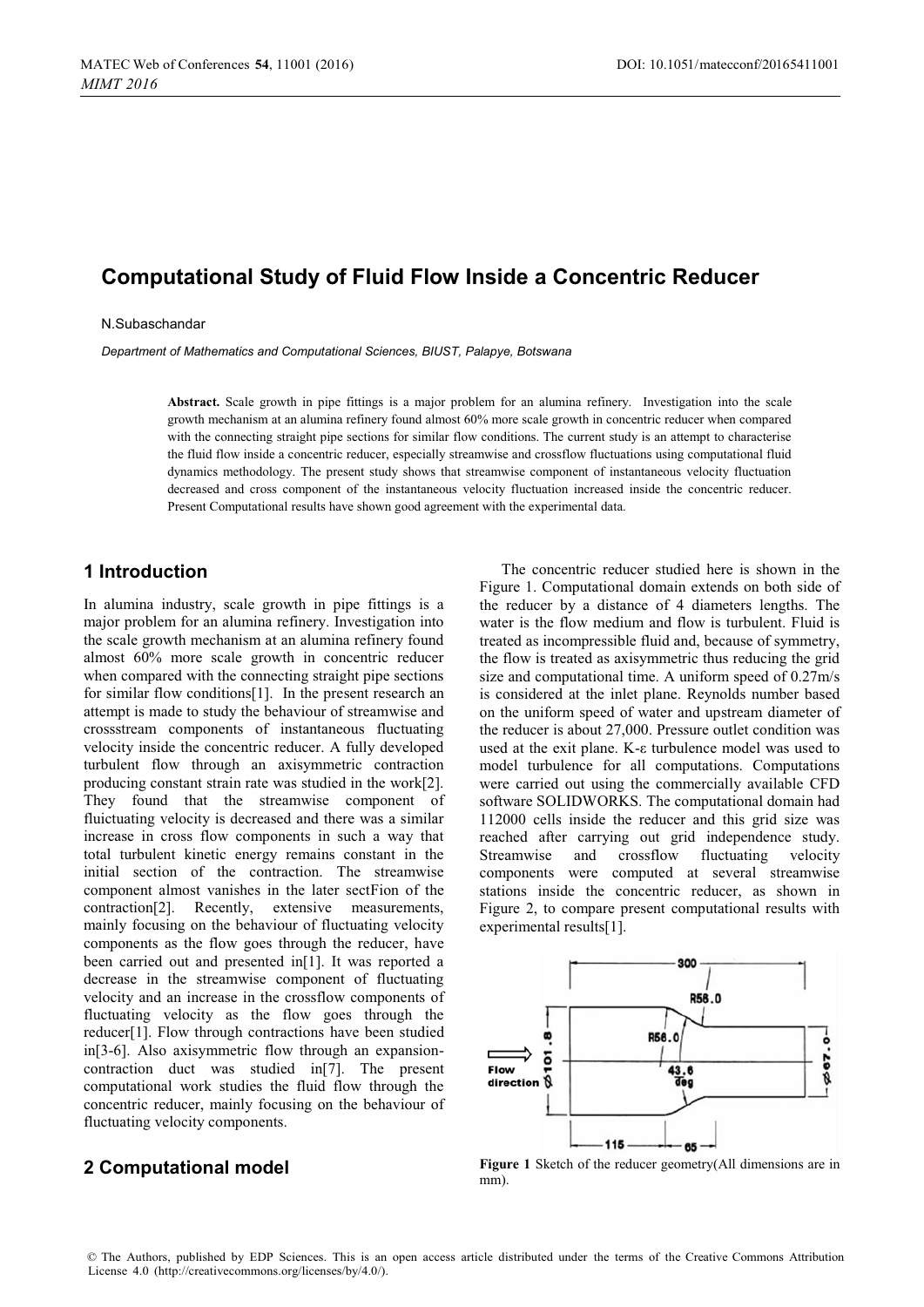

**Figure 2** Streamwise locations at which the comparisons are made. AB=BC=CD=DE=EF=8. (All dimensions are in mm).

### **3 Results and Discussion**

Figure 3 shows the comparison between computed streamwise component of velocity fluctuations and experimental data[1] at various streamwise locations inside the concentric reducer. It can be seen that the agreement between the computed and experimental results is reasonably good.



**Figure 3** Variation of streamwise component of velocity fluctuation(u) through different sections. Vertical axis  $-(u^2/U^2)$ 

In the Figure 3B, the agreement between the computed result and experimental data is not good in later part of the graph; computations deviate from the experimental data as normal distance is increased. Figure 4 shows the comparison of computed results with that of the experimental data[1]. It can be seen from this figure that

the agreement is not good, eventhough the computational results follow the trend of the experimental data. The experimental data has lot of scatter, which can be seen in the Figure 4, that makes comparison between computed results and experimental data very difficult. Figure 5 shows the comparison of computed results with that of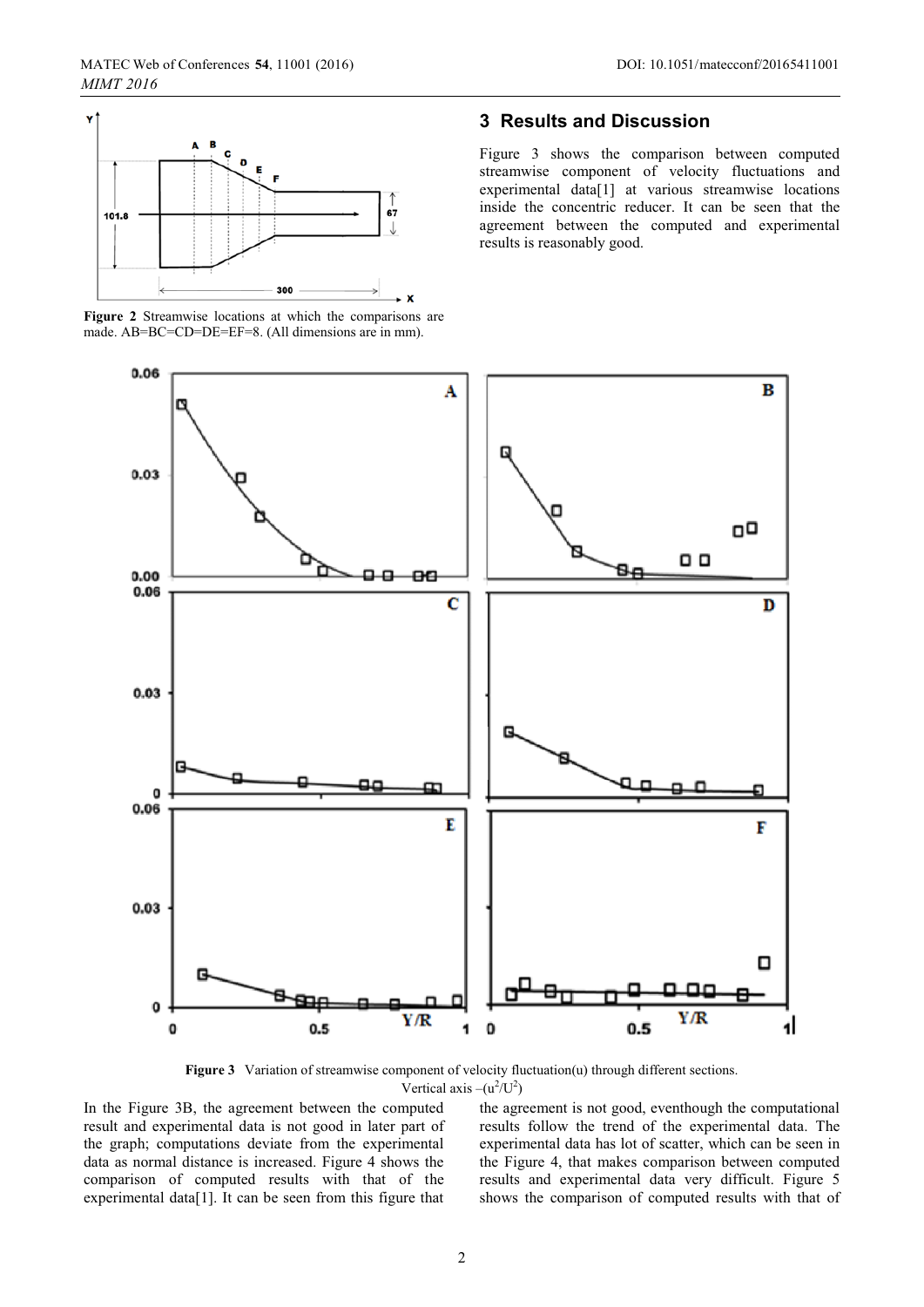the experimental data[1]. It can be seen from this figure, that even though there is a large scatter in the experimental data the computations follow the trend of the experimental results. We can see that the computations capture the small gradual decrease in the streamwise component of fluctuating velocity and the rise and fall of cross stream fluctuating velocity component along the streamwise direction at a location Y/R=0.2,which is near the wall. It is suspected that one reason for the reduction in the streamwise and crossstream components of fluctuating velocity could be the increase in the fluid velocity inside the reducer.



Figure 4 Variation of cross stream component of velocity fluctuation(v) through various sections. Vertical axis –  $(v^2/U^2)$